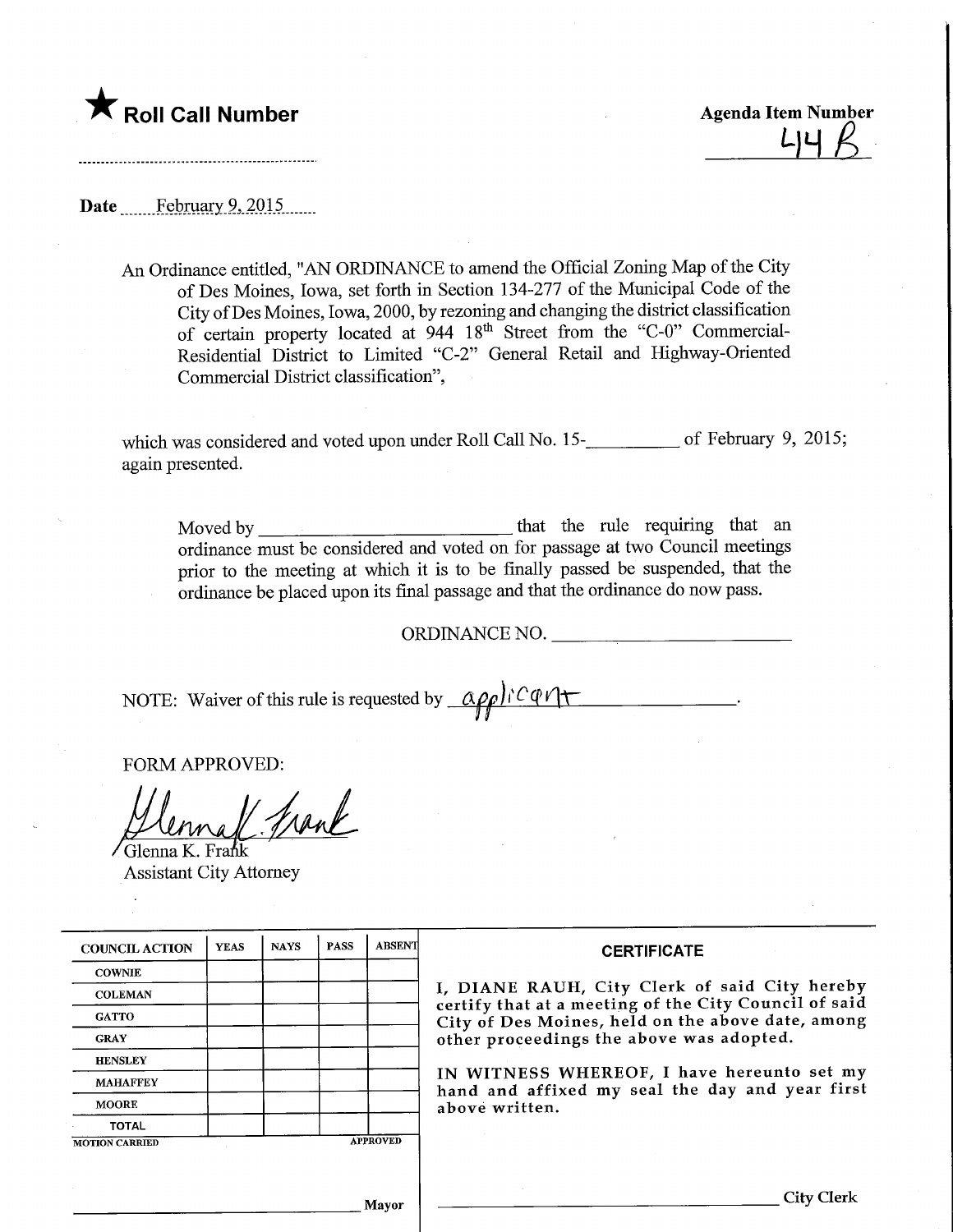**CITY ATTORNEY** Jeffrey D. Lester **DEPUTY CITY ATTORNEYS** Lawrence R. McDowell Card J. Moser Kathleen Vanderpaol

camera utilizations **Thomas G. Fisher Jr.** 

**ASSISTANT CITY ATTORNEYS** Roger K. Brown<br>Cori Kuhn Coleman Ann M. DiDonato

Double Forme Glenna K. Frank Vicky L. Long Hill Katharine J. Massler<br>Douglas P. Philiph



January 28, 2015

Mr. Rob Kretzinger Mr. Calvin Shelangoski Wesley Community Services, Inc. 5508 N.W. 88th Street Johnston, IA 50131

Application for rezoning of property at 944 - 18<sup>th</sup> Street, Des Moines Re:

Dear Mr. Kretzinger and Mr. Shelangoski:

The City Plan and Zoning Commission has recommended conditional approval of the request to rezone the above referenced property. The Commission recommended that the rezoning be subject to the conditions To receive the benefit of that identified in the accompanying Acceptance of Rezoning Ordinance. recommendation, the owners of the property must agree to the imposition of those conditions by signing the Acceptance.

I have been advised that Wesley Community Services, Inc., successor by merger to Generations Incorporated, is the titleholder of the property. If that is moorrect, please call me immediately. If this is correct, then Mr. Kretzinger, on behalf of Wesley Community Services, Inc., needs to please sign the Acceptance before a notary and return the document to me by Wednesday, February 4, 2015.

Approval of a rezoning ordinance requires three ordinance readings by City Council (three Council meetings) unless an ordinance reading waiver is requested by the applicant and accepted by Council. If you wish to request an ordinance reading waiver, you must sign the enclosed waiver request letter and return the letter to me with the Acceptance by Wednesday, February 4, 2015.

This rezoning is presently scheduled to be considered by the City Council at a public hearing on February 9, 2015, at 5:00 p.m. in the Council Chambers at City Hall. To hold to that schedule, I need the original signed Acceptance returned to me by Wednesday, February 4, 2015. If you need additional time to consider the matter, the next City Council meeting to which the hearing could be deferred is on February 23, 2015, and staff may request the Council to continue the hearing as needed.

Please call me if you have any questions about this matter.

Sincerely,

Glennal Frank

Glenna K. Frank, Assistant City Attorney 515/283-4530